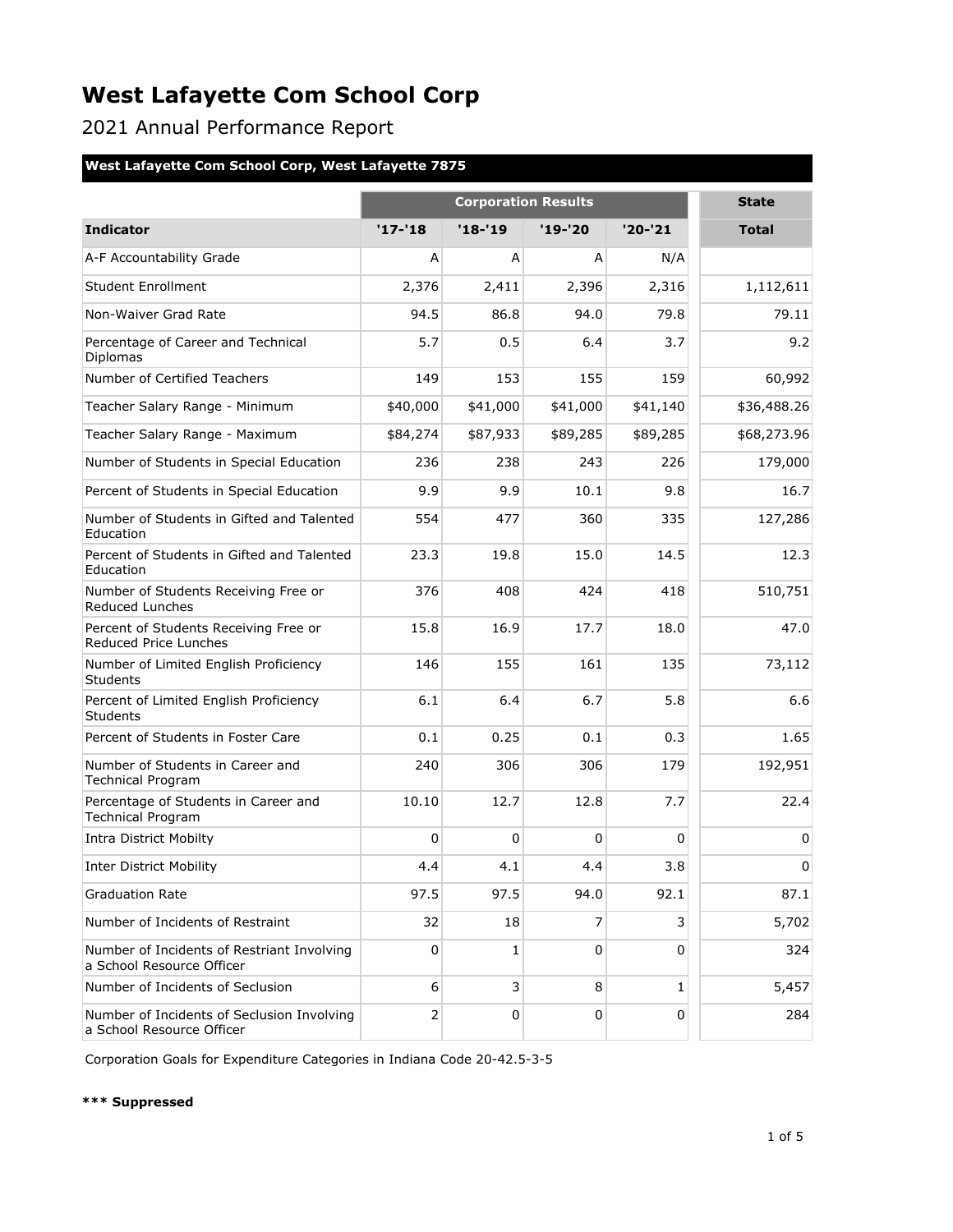2021 Annual Performance Report

### **West Lafayette Jr/Sr High School, West Lafayette 8129**

|                                                                            | <b>School Results</b> |          |          |           | <b>State</b> |
|----------------------------------------------------------------------------|-----------------------|----------|----------|-----------|--------------|
| <b>Indicator</b>                                                           | $'17 - 18$            | $'18-19$ | '19-'20  | $'20-'21$ | <b>Total</b> |
| A-F Accountability Grade                                                   | A                     | A        | A        | N/A       |              |
| <b>Student Enrollment</b>                                                  | 1,129                 | 1,141    | 1,121    | 1,102     | 1,112,611    |
| Non-Waiver Grad Rate                                                       | 94.48                 | 86.80    | 93.96    | 79.78     | 79.11        |
| College and Career Readiness Rate                                          | 88.70                 | 85.9     | N/A      | N/A       |              |
| Number of Certified Teachers                                               | 70                    | 72       | 74       | 78        | 60,992       |
| Number of Students in Career and<br><b>Technical Program</b>               | 240                   | 306      | 306      | 179       | 192,951      |
| Percentage of Students in Career and<br><b>Technical Program</b>           | 21.26                 | $\Omega$ | $\Omega$ | 16.2      | 22.4         |
| * Grade 7 Percent Passing ISTEP+/ ILEARN<br>Math Standard                  | 73.5                  | 74.0     | N/A      | 57.5      | 30.5         |
| * Grade 7 Percent Passing ISTEP+/ ILEARN<br>Language Arts Standard         | 74.1                  | 78.0     | N/A      | 61.5      | 41.1         |
| * Grade 8 Percent Passing ISTEP+/ ILEARN<br>Math Standard                  | 82.9                  | 57.0     | N/A      | 54.9      | 27.8         |
| * Grade 8 Percent Passing ISTEP+/ ILEARN<br>Language Arts Standard         | 82.1                  | 68.7     | N/A      | 72.8      | 43.9         |
| * Grade 10 Percent Passing ISTEP+/<br><b>ILEARN Math Standard</b>          | 70.8                  | 71.7     | N/A      | 71.0      |              |
| * Grade 10 Percent Passing ISTEP+/<br><b>ILEARN Language Arts Standard</b> | 81.6                  | 87.4     | N/A      | 86.2      |              |
| * Grade 10 Percent Passing ISTEP+/<br><b>ILEARN Science Standard</b>       | 91.0                  | $\Omega$ | N/A      | 64.9      | 31.8         |
| Percent of Graduates Granted Waivers                                       | 3.1                   | 10.9     | 0.00     | 13.4      | 9.1          |
| SAT Average Score for Graduating Class                                     | N/A                   | 1218     | $\Omega$ | 1310      | 1078         |
| Percent of graduates receiving Academic<br>Honors Diploma                  | 0                     | 0        | 0        | 71.3      | 39.6         |
| Number of graduates receiving Core 40<br>Diploma                           | 157                   | 190      | 169      | 155       | 64648        |
| Percent of 12th Graders Taking SAT                                         | N/A                   | 57.8     |          | 60.1      | 22.0         |
| Percent Core 40 with Honors Diploma                                        | 64.8                  | 69.3     | 72.5     | 71.3      | 39.6         |
| Percent Core 40 Diploma                                                    | 98.7                  | 99.0     | 98.8     | 94.5      | 90.1         |
| Pupil Enrollment to Certified Employee<br>Ratio                            | 14.2                  | 14       | 13.6     | 13        | 12.7         |
| <b>Graduation Rate</b>                                                     | 97.5                  | 97.5     | 94.0     | 92.1      | 87.1         |
| Attendance Rate                                                            | 96.3                  | 96.5     | 96.5     | 98.5      | 93.3         |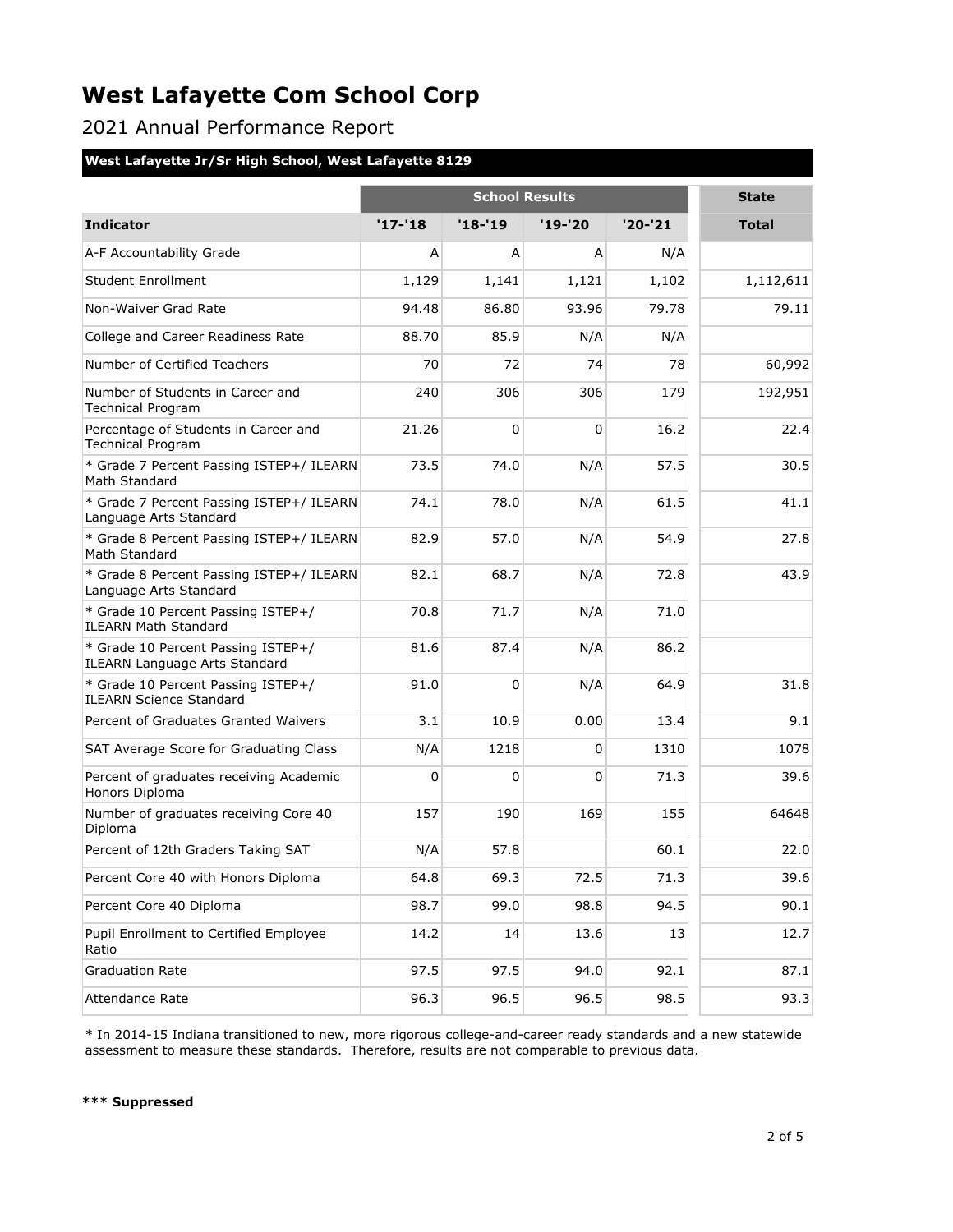2021 Annual Performance Report

### **West Lafayette Jr/Sr High School, West Lafayette 8129**

|                                                                                  | <b>School Results</b> |                |                |                | <b>State</b> |
|----------------------------------------------------------------------------------|-----------------------|----------------|----------------|----------------|--------------|
|                                                                                  |                       |                |                |                |              |
| <b>Indicator</b>                                                                 | $'17 - 18$            | $'18 - 19$     | $'19-'20$      | $'20-'21$      | <b>Total</b> |
| Number of Students with More Than 10<br>Unexcused Days Absent                    | 4                     | 11             | 6              | 17             | 0            |
| Number of Students absent greater than<br>10% of School Year                     | 66                    | 55             | 34             | 22             | 0            |
| Number of Students Retained in the 9th<br>Grade                                  | $\Omega$              | $\Omega$       | $\Omega$       | $\Omega$       | 0            |
| Number of Students Who Have Dropped<br>Out                                       | 1                     | $\Omega$       | 8              | 4              | 5,586        |
| Number of Students Suspended                                                     | 27                    | 28             | 26             | 33             | 43,020       |
| Number of Students Expelled                                                      | $\overline{2}$        | 3              | $\overline{2}$ | 6              | 891          |
| Number of Students Expelled or Suspended<br>involving Drugs, Weapons, or Alcohol | 1                     | $\overline{2}$ | 4              | $\overline{2}$ | 2,943        |
| Number of Out of School Suspensions                                              | 27                    | 28             | 26             | 20             | 27,981       |
| Number of In School Suspensions                                                  | 0                     | 0              | 0              | 19             | 20,769       |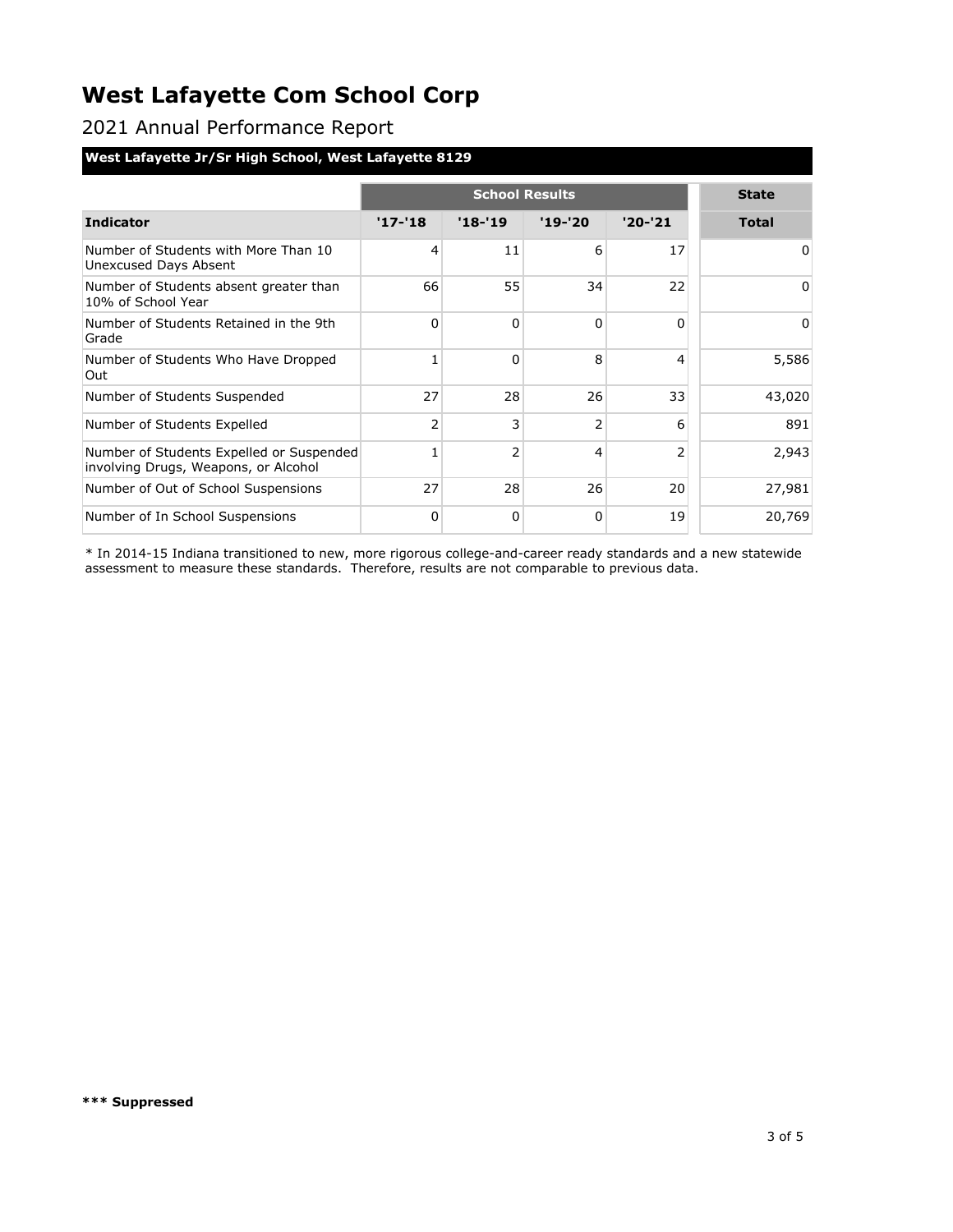2021 Annual Performance Report

#### **West Lafayette Intermediate School, West Lafayette 8135**

|                                                                                  | <b>School Results</b> |          |              |                | <b>State</b> |
|----------------------------------------------------------------------------------|-----------------------|----------|--------------|----------------|--------------|
| <b>Indicator</b>                                                                 | $'17 - 18$            | $'18-19$ | '19-'20      | $'20-'21$      | <b>Total</b> |
| A-F Accountability Grade                                                         | A                     | A        | A            | N/A            |              |
| <b>Student Enrollment</b>                                                        | 538                   | 530      | 558          | 525            | 1,112,611    |
| Number of Certified Teachers                                                     | 33                    | 33       | 36           | 37             | 60,992       |
| Percentage of Students Passing IREAD                                             | 0                     | 0        | $\Omega$     | 0.0            | 80.4         |
| * Grade 4 Percent Passing ISTEP+/ ILEARN<br>Math Standard                        | 80.7                  | 73.9     | N/A          | 71.3           | 43.7         |
| * Grade 4 Percent Passing ISTEP+/ ILEARN<br>Language Arts Standard               | 79.3                  | 61.9     | N/A          | 63.7           | 39.6         |
| * Grade 4 Percent Passing ISTEP+/ ILEARN<br>Science Standard                     | 80.7                  | 67.1     | N/A          | 60.5           | 36.1         |
| * Grade 5 Percent Passing ISTEP+/ ILEARN<br>Math Standard                        | 87.8                  | 73.5     | N/A          | 59.8           | 38.6         |
| * Grade 5 Percent Passing ISTEP+/ ILEARN<br>Language Arts Standard               | 84.5                  | 66.7     | N/A          | 63.3           | 39.5         |
| * Grade 5 Percent Passing ISTEP+/ ILEARN<br>Social Science Standard              | 87.8                  | 75.9     | N/A          | 68.9           | 38.6         |
| * Grade 6 Percent Passing ISTEP+/ ILEARN<br>Math Standard                        | 81.2                  | 78.8     | N/A          | 67.5           | 33.0         |
| * Grade 6 Percent Passing ISTEP+/ ILEARN<br>Language Arts Standard               | 83.4                  | 71.0     | N/A          | 65.7           | 39.9         |
| * Grade 6 Percent Passing ISTEP+/ ILEARN<br>Science Standard                     | 80.1                  | 81.0     | N/A          | 67.5           | 38.8         |
| Pupil Enrollment to Certified Employee<br>Ratio                                  | 13.7                  | 13.9     | 14.6         | 13.1           | 12.7         |
| Attendance Rate                                                                  | 96.8                  | 96.9     | 97.1         | 97.5           | 93.3         |
| Number of Students with More Than 10<br><b>Unexcused Days Absent</b>             | 0                     | 1        | $\mathbf{1}$ | $\overline{7}$ | $\Omega$     |
| Number of Students absent greater than<br>10% of School Year                     | 14                    | 15       | 7            | 19             | $\Omega$     |
| Number of Students Suspended                                                     | 5                     | 12       | 9            | 10             | 43,020       |
| Number of Students Expelled or Suspended<br>involving Drugs, Weapons, or Alcohol | $\mathbf{1}$          | $\Omega$ | $\mathbf{1}$ | $\overline{2}$ | 2,943        |
| Number of Out of School Suspensions                                              | 5                     | 12       | 9            | 2              | 27,981       |
| Number of In School Suspensions                                                  | 0                     | 0        | 0            | 8              | 20,769       |